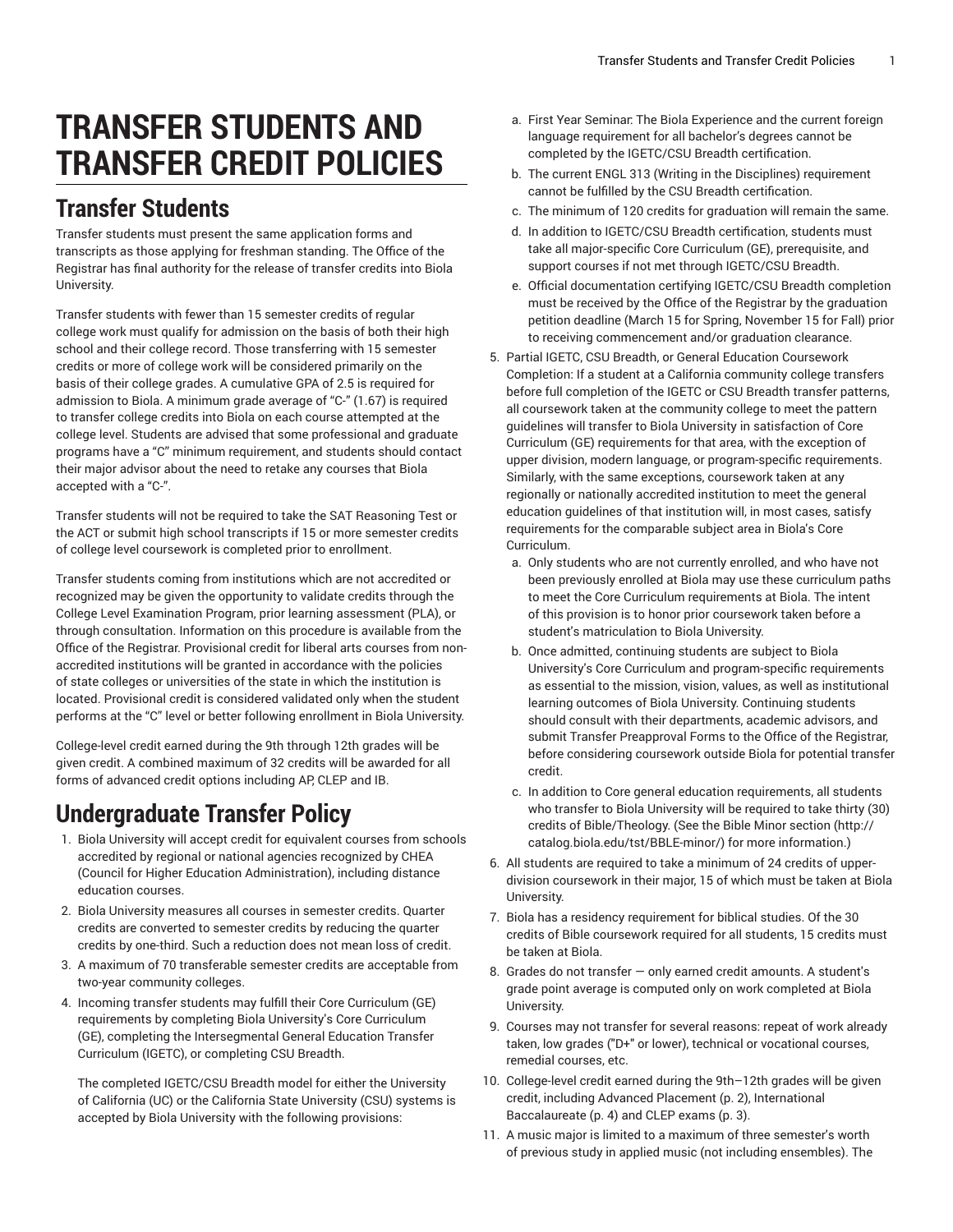maximum number of transferred applied music credits for each program is as follows:

- B.M. Music Performance: 6 credits
- B.M. Music Composition: 3 credits of primary instrument, and 6 credits of applied composition
- B.M. Music Education: 3 credits
- B.M. Music Therapy: 3 credits
- B.M. Worship Arts: 3 credits
- B.A. Music: 3 credits
- B.A. Music, Commercial Music: 6 credits
- Contemporary Worship Minor: 3 credits
- Music Minor: 3 credits

Applied music proficiency will be determined in the first semester of private study at Biola and further transfer applied music credits may or may not be granted as of that point. A non-music major is limited to a maximum of 8 credits in applied music (including ensembles), and a non-physical education major is limited to 8 credits in physical education or skill courses.

- 12. The combined total of transferred credits plus completed Biola credits determines student level:
- 13. Freshman: 0-26 credits
- 14. Sophomore: 27-56 credits
- 15. Junior: 57-87 credits
- 16. Senior: 88 credits and above

# **Transfer of Credits**

Upper-division credit cannot be allowed for courses taken at a community college. Final authority for the acceptance of transfer credits into Biola University rests with the Office of the Registrar. Current students taking courses at local community colleges while enrolled at Biola should request written prior [approval \(https://forms.biola.edu/registrar/pre](https://forms.biola.edu/registrar/pre-approval-course-form/)[approval-course-form/](https://forms.biola.edu/registrar/pre-approval-course-form/)) of courses in order to assure that transfer credit will meet the needs of their curriculum. No course below a "C-" (1.67) grade will be transferred from another institution. Students are advised that some professional and graduate programs have a "C" minimum requirement, and students should contact their major advisor about the need to retake any courses that Biola accepted with a "C-". Vocational or technical courses will not be accepted for university credit. Admission counselors are prepared to give academic advisement to those attending, or planning to attend, community colleges with the intention of transferring into Biola University.

Transcripts must be official transcripts from an accredited institution or approved non-accredited school<sup>1</sup> sent directly from the institution to Biola or physically delivered in an untampered envelope sealed by the institution in order to be recognized and officially evaluated for credit transfer. Any transcript that is hand carried or mailed from the student must be sealed by the sending institution without signs of tampering. Any opened transcript or envelope with signs of tampering will be considered unofficial and the student will need to re-order a new transcript

Courses taken as a Pass/Fail or Credit/No-Credit grade are not recommended, as they may not meet the grade requirement for transfer of "C-" or better.

A course taken at a community college or a lower-division class from a four-year school will not be given upper-division credit toward graduation requirements, even if the course content is approved by a Substitution Request.

1 A list of approved non-accredited institutions is available upon request from the admissions office. In some cases, students from approved non-accredited schools may need to submit evidence of prior learning. For students who wish to receive transfer credit from a non-accredited institution that is not approved by Biola, a review of prior learning will be required. Transfer of credit in these conditions is only granted upon faculty review and approval of demonstrated achievement of the relevant course learning outcomes.

#### **Prior Learning Assessment (PLA)**

Biola University follows the guidelines developed by the Council for Adult and Experiential Learning (CAEL) to award credit or advanced standing for documented and experiential learning. PLA is designed to assist adult learners in attaining academic and career goals by validating college-level experiential learning through demonstration of mastery of course level learning outcomes.

- PLA methods at Biola consist of challenge exams and portfolio.
- PLA credit may only be earned for approved courses in Biola's catalog.
- A maximum of 25% of the degree may be fulfilled through all forms of PLA (excluding external standardized examinations such as ACE, AP, CLEP, IB, etc.).
- The process for PLA credit must be completed prior to the beginning of the student's last semester required for degree completion.

In order to be eligible for credit through PLA, students must:

- 1. Be fully admitted into a Biola degree program.
- 2. Have discussed PLA options with an academic advisor, success coach, and/or department chair.
- 3. Apply and be approved to participate in PLA.
- 4. For PLA portfolios, students must pass GNST 106 Portfolio Development for Prior Learning Assessment <sup>1</sup> with a "C" or better.
- 5. Enroll in the appropriate challenge exam or portfolio course and pay the assessment fee.
- 1 GNST 106 is a one-credit course offered online each semester which guides the student through completion of the PLA portfolio process. GNST 106 may be waived by the appropriate department chair.

#### **PLA Portfolio Appeals Process**

Students who have been denied credit or waiver of course requirement based on their original portfolio submission may appeal within 30 days of the decision. To appeal a student must complete the following steps:

- 1. Students must complete the PLA Appeals Form.
- 2. Upon approval of the PLA Appeals Form, students must submit their PLA portfolio with clarification in the learning narrative and/or additional supplemental documentation.
- 3. Students are required to pay a fee for resubmission of the PLA portfolio.

# <span id="page-1-0"></span>**Advanced Placement Program**

Biola University, as a member of the College Entrance Examination Board, recognizes the merits of the Advanced Placement Program and will grant credit for Advanced Placement exams taken in high school. Credit will be given when the Advanced Placement examination grade is 3 or better.

A maximum of 32 credits can be awarded for all forms of advanced credit (AP, CLEP, IB, etc.). Torrey students: Math and/or science credits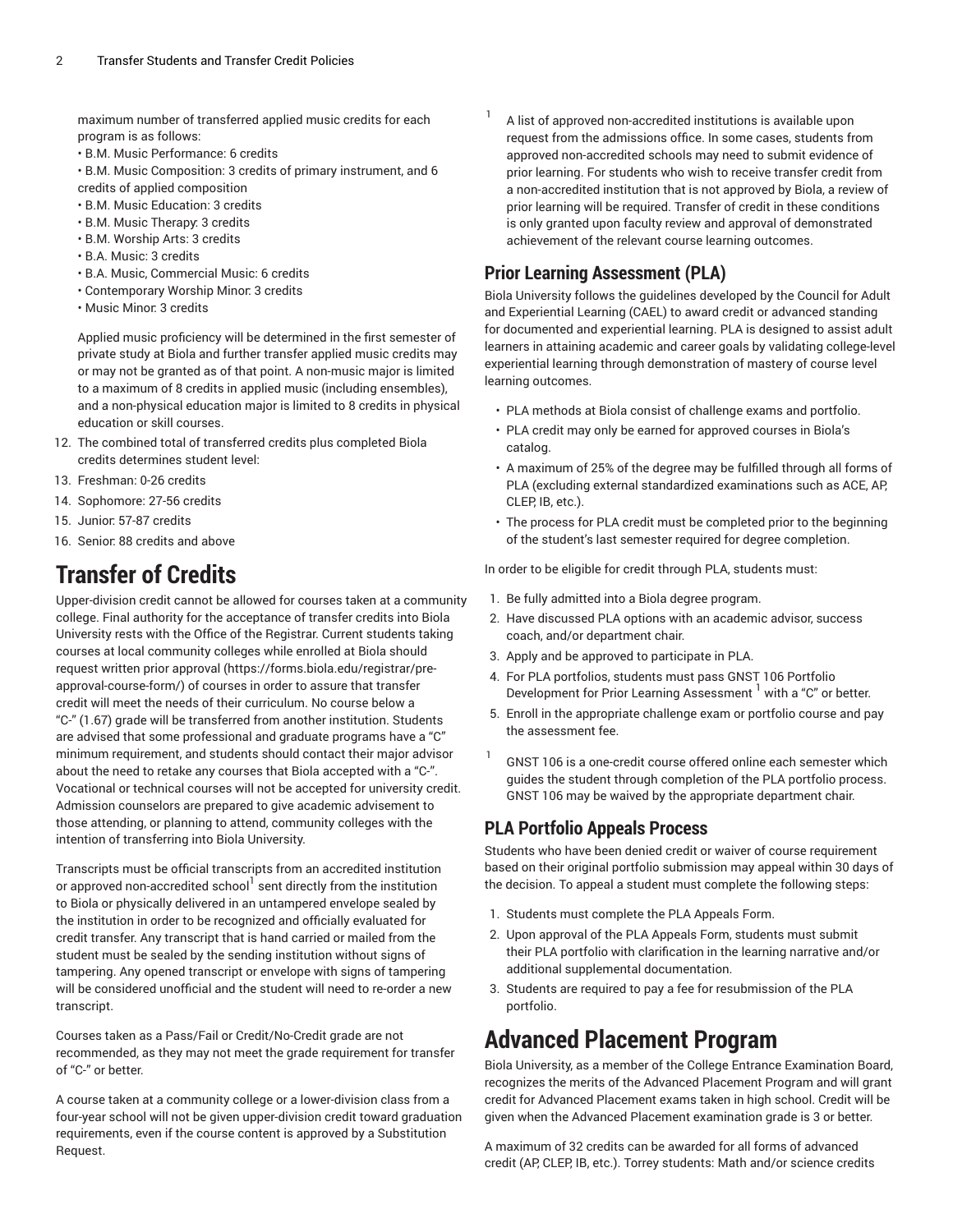are needed for Core Curriculum credit. All other AP credits will count as elective credits toward graduation.

| <b>AP Exam</b>                                               | <b>Number of Credits</b> | <b>Biola Credit</b>                                                                                   |
|--------------------------------------------------------------|--------------------------|-------------------------------------------------------------------------------------------------------|
| Art                                                          |                          |                                                                                                       |
| <b>Art History</b>                                           | 3                        | <b>Core Curriculum Fine</b><br>Arts                                                                   |
| Studio Art: 2D<br>Design                                     | 3                        | Elective                                                                                              |
| Studio Art: 3D<br>Design                                     | 3                        | Elective                                                                                              |
| Studio Art: Drawing                                          | 3                        | Elective                                                                                              |
| <b>Biology</b>                                               |                          |                                                                                                       |
| Biology                                                      | 5                        | Core Curriculum<br>Science (or BIOS 100/<br>BIOS 110). General<br>elective only for biology<br>majors |
| Chemistry <sup>1</sup>                                       |                          |                                                                                                       |
| Chemistry                                                    | 4                        | Core Curriculum<br>Science                                                                            |
| <b>Computer Science</b>                                      |                          |                                                                                                       |
| Computer Science A                                           | 3                        | Elective                                                                                              |
| <b>Computer Science</b><br>Principles                        | $\overline{2}$           | Elective                                                                                              |
| <b>Economics</b>                                             |                          |                                                                                                       |
| Macroeconomics                                               | 3                        | <b>BUSN 201</b>                                                                                       |
| <b>Microeconomics</b>                                        | 3                        | <b>BUSN 202</b>                                                                                       |
| <b>English</b>                                               |                          |                                                                                                       |
| English Language<br>and Composition                          | 3                        | <b>ENGL 112</b>                                                                                       |
| English Literature<br>and Composition                        | 3                        | <b>ENGL 112</b>                                                                                       |
| <b>Environmental Science</b>                                 |                          |                                                                                                       |
| Environmental<br>Science                                     | 3                        | Core Curriculum<br>Science                                                                            |
| <b>History</b>                                               |                          |                                                                                                       |
| <b>United States</b><br>History                              | 3                        | <b>HIST 200</b>                                                                                       |
| U.S. Government and 3<br>Politics                            |                          | <b>POSC 225</b>                                                                                       |
| Comparative<br>Government and<br><b>Politics</b>             | 3                        | POSC elective (lower-<br>division)                                                                    |
| <b>World History</b>                                         | 3                        | <b>HIST 100</b>                                                                                       |
| <b>European History</b>                                      | 3                        | HIST elective (lower-<br>division)                                                                    |
| <b>Human Geography</b>                                       |                          |                                                                                                       |
| Human Geography                                              | 3                        | Elective                                                                                              |
| Language <sup>2</sup>                                        |                          |                                                                                                       |
| Language and<br>Culture for all<br>languages (score of<br>3) | $\overline{4}$           | Language 100                                                                                          |

| Language and<br>Culture for all<br>languages (score of<br>4 or 5) | 8                        | Language 200 and/<br>or upper-division<br>Language |
|-------------------------------------------------------------------|--------------------------|----------------------------------------------------|
| Spanish Literature<br>and Culture (score of<br>4 or 5)            | $\Delta$                 | <b>SPAN 351</b>                                    |
| Math <sup>3</sup>                                                 |                          |                                                    |
| Calculus AB <sup>1</sup>                                          | $\overline{4}$           | <b>MATH 150</b>                                    |
| Calculus BC <sup>1</sup>                                          | 8                        | MATH 150 and<br><b>MATH 151</b>                    |
| <b>Statistics</b>                                                 | 3                        | MATH 190 or<br><b>MATH 210</b>                     |
| <b>Music</b>                                                      |                          |                                                    |
| <b>Music Theory</b>                                               | 3                        | Elective                                           |
| Physics <sup>1,4</sup>                                            |                          |                                                    |
| Physics 1                                                         | $\overline{\mathcal{L}}$ | Core Curriculum<br>Science                         |
| Physics 2                                                         | 4                        | Core Curriculum<br>Science                         |
| Physics C -<br>Electricity and<br>Magnetism                       | $\overline{\mathcal{L}}$ | Core Curriculum<br>Science                         |
| Physics C -<br>Mechanics                                          | 4                        | Core Curriculum<br>Science                         |
| Psychology                                                        |                          |                                                    |
| 5<br>Psychology                                                   | 3                        | <b>PSYC 200</b>                                    |

1 Acceptance of AP credit depends on the major chosen; see major department for approval.

- 2 Spanish majors and minors, see the Office of the Registrar.
- 3 Chemistry, biochemistry, physics, and engineering majors receive credit as follows:
	- 5 on Calc AB can cover MATH 150.
	- 4 on Calc BC can cover MATH 150 only.
	- 5 on Calc BC covers both MATH 150 and MATH 151.
- 4 AP Physics will not fulfill USC requirements for engineering majors.
- <span id="page-2-0"></span>5 Psychology majors must have a score of 4 or 5.

### **College Level Examination Program**

Biola University recognizes the College Level Examination Program (CLEP) of the College Entrance Examination Board. Biola University encourages transfer students from non-accredited schools to validate certain credits on the basis of the examinations provided by this program. High school students with superior records are encouraged to take the exams prior to attending Biola University.

Credit will be awarded for CLEP exams, provided no college credits have been attempted or earned in the same field. Students should not take English composition through CLEP. English composition through CLEP does not meet the English Composition requirement.

Students should take CLEP exams as early as possible in their college program to receive the maximum value from them. Biola University reserves the right to determine the score at which credits will be released and the amount of credit awarded.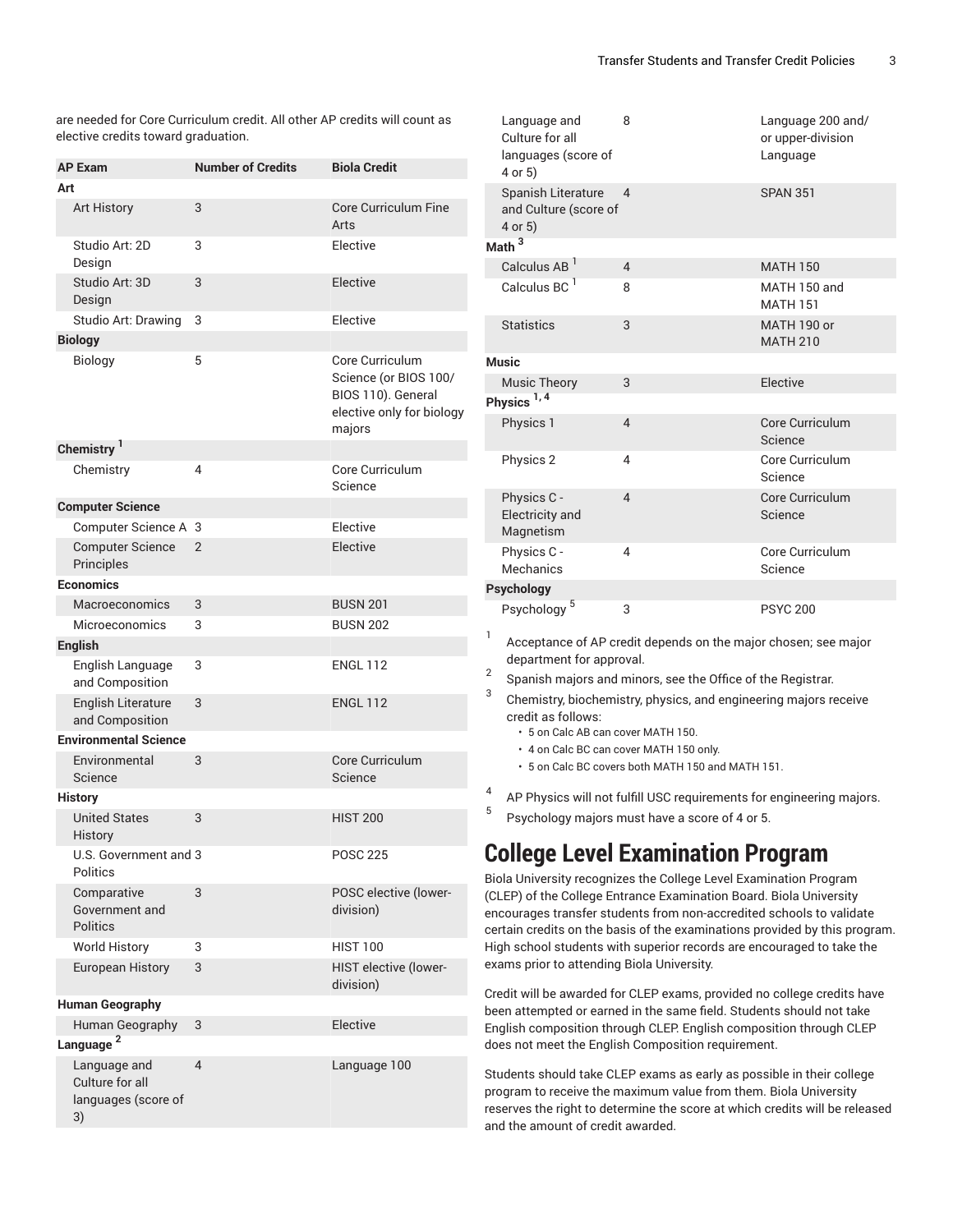Unlike other CLEP exams, having previously attempted or completed a college level foreign language course does not preclude a student from taking the exam. A student may take a CLEP foreign language exam without pre-approval from the Office of the Registrar. To obtain credit, the student must seek a higher level of language than previously completed.

A maximum of 32 credits can be awarded for all forms of advanced credit (AP, CLEP, IB, etc.). If the same course is taken at the college level, elective credits cannot be given for CLEP exam. Biola accepts a minimum creditgranting score of 50 or higher (higher score required where designated, see below).

| <b>CLEP Exam</b>                                  | <b>Number of Credits</b> | <b>Biola Credit</b>       |
|---------------------------------------------------|--------------------------|---------------------------|
| <b>Behavioral Science</b>                         |                          |                           |
| Introductory<br>Psychology                        | 3                        | <b>PSYC 200</b>           |
| Introductory<br>Sociology                         | 3                        | <b>SOCI 220</b>           |
| Human Growth and<br>Development                   | 3                        | Elective                  |
| Intro to Educational<br>Psychology                | 3                        | Elective                  |
| <b>Business</b>                                   |                          |                           |
| <b>Financial Accounting 3</b>                     |                          | Elective                  |
| Info Systems and<br>Computer Appls.               | 3                        | Elective                  |
| Introductory<br><b>Business Law</b>               | 3                        | Elective                  |
| Principles of<br>Management                       | 3                        | <b>BUSN 240</b>           |
| Principles of<br>Marketing                        | 3                        | Elective                  |
| <b>Economics</b>                                  |                          |                           |
| Principles of<br>Macroeconomics                   | 3                        | <b>BUSN 201</b>           |
| Principles of<br>Microeconomics                   | 3                        | <b>BUSN 202</b>           |
| <b>Foreign Language</b>                           |                          |                           |
| French Language                                   |                          |                           |
| Score of 55                                       | 4                        | <b>FREN 100</b>           |
| Score of 66                                       | 8                        | <b>FREN 100, FREN 200</b> |
| German Language                                   |                          |                           |
| Score of 55                                       | 4                        | <b>GRMN 100</b>           |
| Score of 63                                       | 8                        | GRMN 100, GRMN 200        |
| Spanish Language                                  |                          |                           |
| Score of 58                                       | 4                        | <b>SPAN 100</b>           |
| Score of 68                                       | 8                        | SPAN 100, SPAN 200        |
| <b>Humanities</b>                                 |                          |                           |
| Humanities (score of 3<br>50 or higher)           |                          | <b>ENGL 230</b>           |
| Literature                                        |                          |                           |
| American Literature<br>(score of 50 or<br>higher) | 3                        | <b>ENGL 281</b>           |
| English Literature<br>(score of 50 or<br>higher)  | 3                        | <b>ENGL 251</b>           |

| Analyzing and<br>Interpreting<br>Literature (score of<br>50 or higher) | 3              | <b>ENGL 230</b>                         |
|------------------------------------------------------------------------|----------------|-----------------------------------------|
| <b>Mathematics and</b><br>Sciences                                     |                |                                         |
| <b>College Mathematics 3</b>                                           |                | Core Curriculum Math                    |
| Pre-Calculus                                                           | 3              | Core Curriculum Math                    |
| College Algebra                                                        | 3              | <b>Core Curriculum Math</b>             |
| Calculus                                                               | 4              | Core Curriculum Math                    |
| <b>Biology</b>                                                         | $\overline{4}$ | Core Curriculum<br>Science              |
| Chemistry <sup>1</sup>                                                 | 4              | Core Curriculum<br>Science              |
| <b>Natural Sciences</b>                                                | 6              | Biology (3) and<br>Physical Science (3) |
| <b>Social Sciences and</b><br>History                                  |                |                                         |
| American<br>Government                                                 | 3              | <b>POSC 225</b>                         |
| History of U.S. I:<br>Early Col. to 1877                               | 3              | <b>HIST 200</b>                         |
| History of U.S. II:<br>1865 to the Present                             | 3              | <b>HIST 201</b>                         |
| Western Civ I:<br>Ancient Near East to<br>1648                         | 3              | <b>HIST 100</b>                         |
| Western Civ II: 1648<br>to the Present                                 | 3              | <b>HIST 101</b>                         |

1 Nursing majors may not use the General Chemistry exam to meet the organic/biochemistry requirement.

### <span id="page-3-0"></span>**International Baccalaureate Program**

Biola University will grant credit for IB exams taken in high school. We accept only the higher level exams when the grade is 5 or better. A maximum of 32 credits can be awarded for all forms of advanced credit (AP, CLEP, IB, etc.).

| <b>IB Subject Group</b><br>(Higher Level only)                             | <b>Number of Credits</b> | <b>Biola Credit</b> |
|----------------------------------------------------------------------------|--------------------------|---------------------|
| Group 1 (First<br>Language)                                                |                          |                     |
| English A: Lang and 3<br>Lit + IB Diploma                                  |                          | <b>ENGL 112</b>     |
| Group 2 (Second<br>Language)                                               |                          |                     |
| Chinese B, English<br>B, French B, German<br>B, Indonesian B,<br>Spanish B | 8                        | Language 100, 200   |
| Group 3 (Individuals<br>and Societies)                                     |                          |                     |
| <b>History: Americas</b>                                                   | 3                        | Elective            |
| History: Europe                                                            | 3                        | Elective            |
| <b>Islamic History</b>                                                     | 3                        | Elective            |
| Geography                                                                  | 3                        | Elective            |